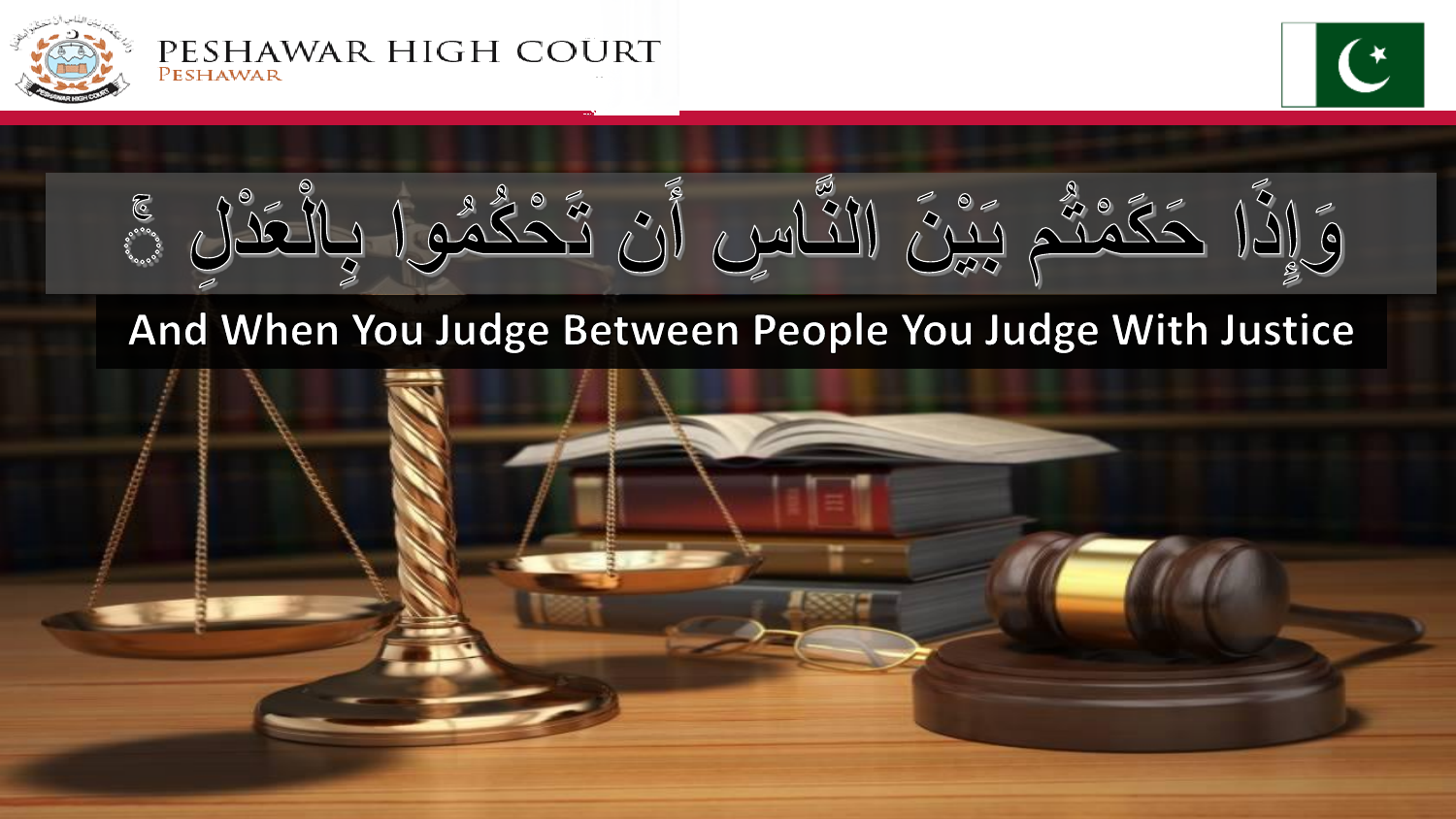



## **PERFORMANCE OF PESHAWAR HIGH COURT AND DISTRICT JUDICIARY - First 02 QUARTER(SEP-18 to NOV-18) and (Dec-18 to Feb-19) of PERFORMANCE YEAR**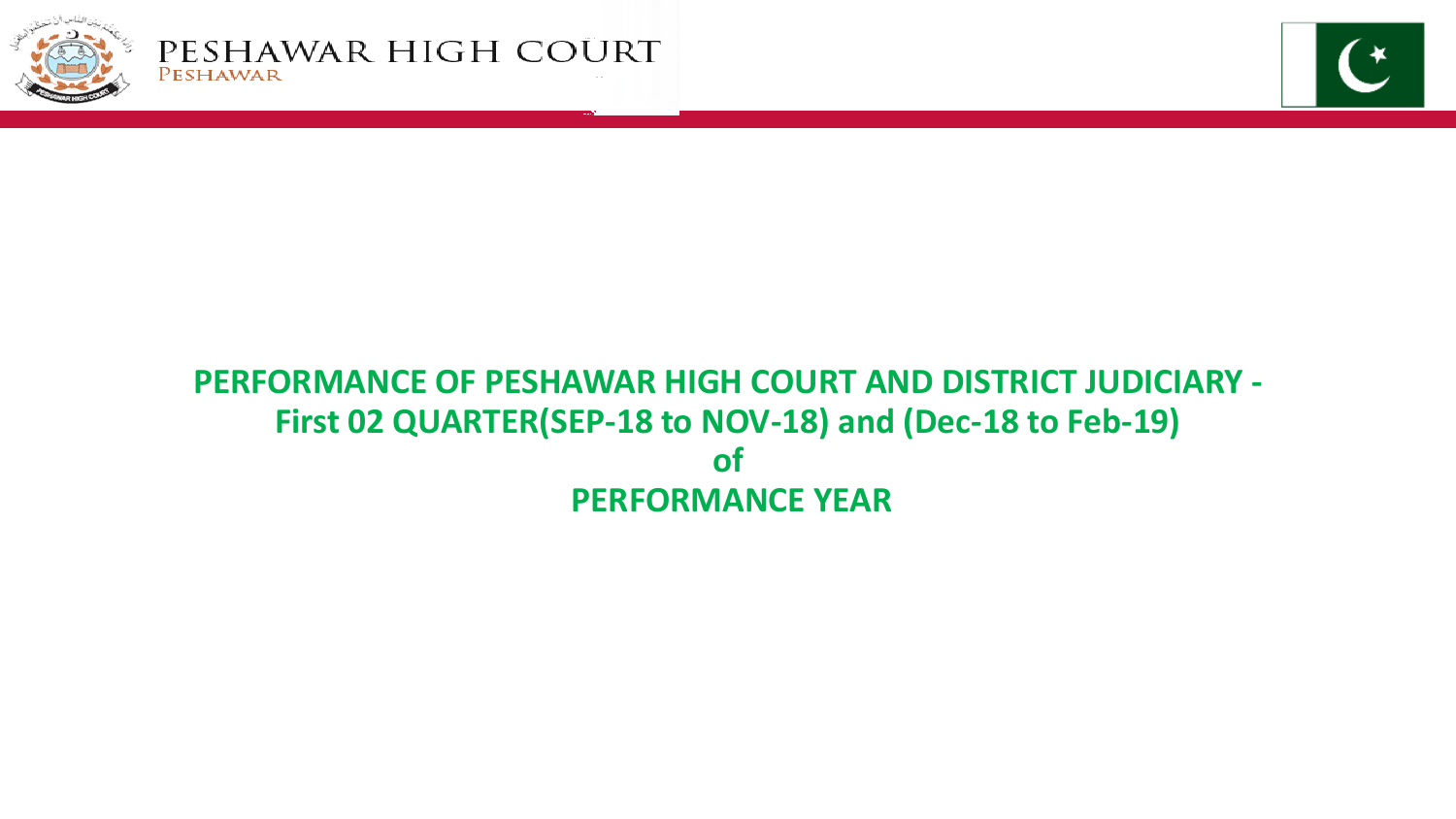



### **First 02 QUARTERs PERFORMANCE OF DISTRICT JUDICIARY**



| Institution and Disposal from September 2018 to February<br>2019, District Judiciary Khyber Pakhtunkhuwa |                    |                    |                 |  |  |
|----------------------------------------------------------------------------------------------------------|--------------------|--------------------|-----------------|--|--|
|                                                                                                          | <b>MONTHS</b>      | <b>INSTITUTION</b> | <b>DISPOSAL</b> |  |  |
| QUARTE<br>$\blacktriangleleft$<br>$\alpha$                                                               | 18-Sep             | 42,940             | 37,042          |  |  |
|                                                                                                          | 18-Oct             | 43,663             | 45,647          |  |  |
|                                                                                                          | 18-Nov             | 40,265             | 44,947          |  |  |
| QUARTE<br>$\sim$<br>$\boldsymbol{\underline{\alpha}}$                                                    | 18-Dec             | 33,166             | 34,515          |  |  |
|                                                                                                          | 19-Jan             | 44,514             | 43,895          |  |  |
|                                                                                                          | 19-Feb             | 37,367             | 38,135          |  |  |
|                                                                                                          | <b>Grand Total</b> | 241,915            | 244,181         |  |  |
| TOTAL INSTITUTION AND DISPOSAL                                                                           |                    |                    |                 |  |  |
| FOR 2 QUARTERS - DISTRICT JUDICIARY                                                                      |                    |                    |                 |  |  |
| 244,181                                                                                                  |                    |                    |                 |  |  |
|                                                                                                          |                    |                    |                 |  |  |
| 241,915                                                                                                  |                    |                    |                 |  |  |
|                                                                                                          |                    |                    |                 |  |  |
| <b>INSTITUTION</b>                                                                                       |                    | <b>DISPOSAL</b>    |                 |  |  |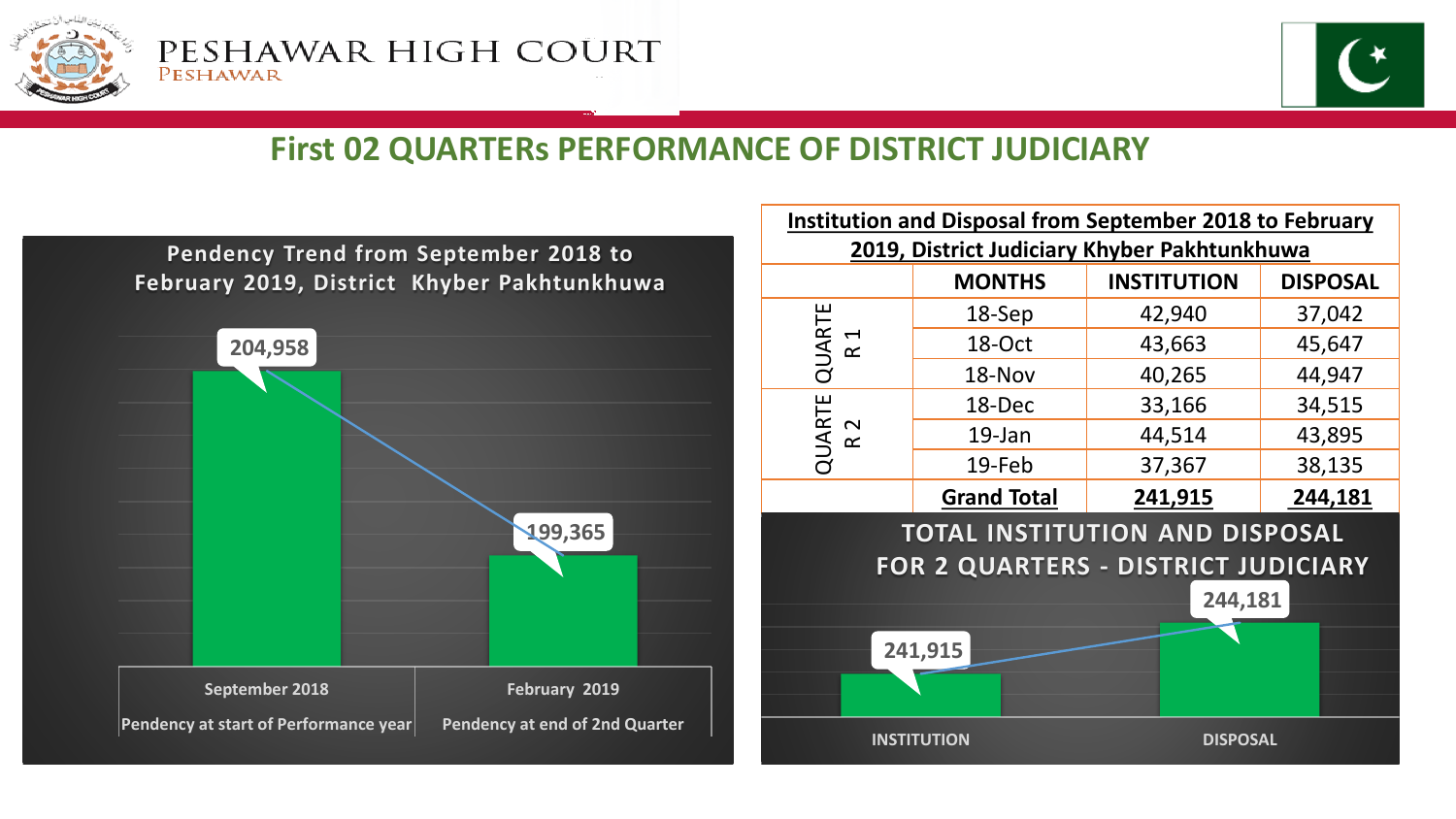



### **First 02 QUARTERs PERFORMANCE OF PESHAWAR HIGH COURT AND IT's BENCHES**

![](_page_3_Figure_4.jpeg)

| Institution and Disposal from September 2018 to February 2019, |                    |                    |                 |  |
|----------------------------------------------------------------|--------------------|--------------------|-----------------|--|
| High Court and Its Benches Khyber Pakhtunkhuwa                 |                    |                    |                 |  |
|                                                                | <b>MONTHS</b>      | <b>INSTITUTION</b> | <b>DISPOSAL</b> |  |
| QUARTE<br>R <sub>1</sub>                                       | $Sep-18$           | 1,899              | 1,652           |  |
|                                                                | Oct-18             | 2,633              | 3,351           |  |
|                                                                | <b>Nov-18</b>      | 2,434              | 3,230           |  |
| QUARTE<br>R 2                                                  | Dec-18             | 2,771              | 2,237           |  |
|                                                                | Jan-19             | 3,799              | 5,040           |  |
|                                                                | Feb-19             | 2,431              | 2,350           |  |
|                                                                | <b>Grand Total</b> | 15,967             | 17,860          |  |
|                                                                |                    |                    |                 |  |

**TOTAL INSTITUTION AND DISPOSAL FOR 2 QUARTERS - PESHAWAR HIGH COURT**

![](_page_3_Figure_7.jpeg)